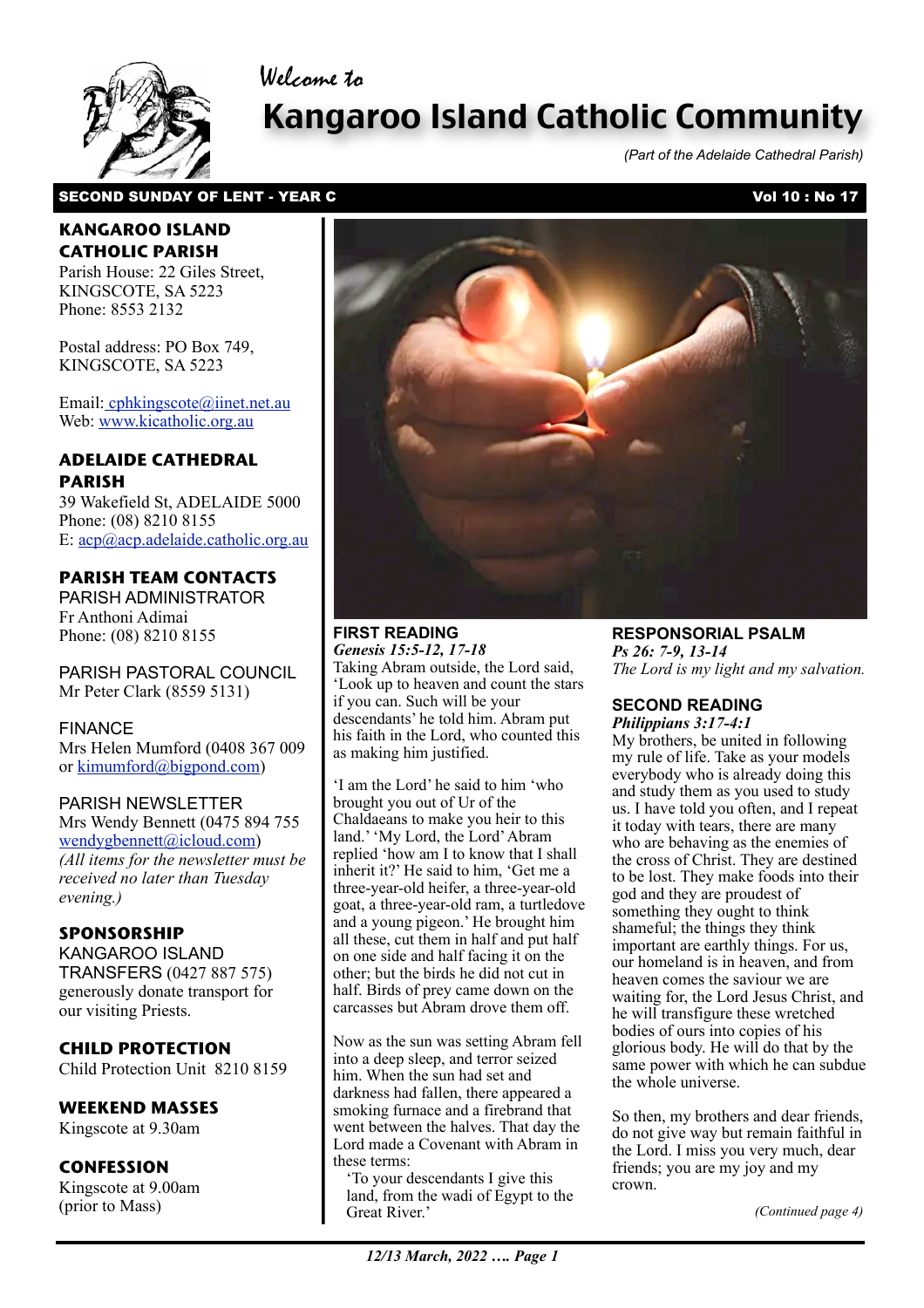

## **Bulletin Board**

## **PLEASE KEEP THESE PEOPLE IN YOUR PRAYERS**

**Sick:** Bill Roestenburg, Peter Weatherstone, Maureen Slagter, Melanie Howson

**March anniversaries:** Peter Beinke, Kieren Berden, Ellen Clarke, Peter Clark, Ellen Denholm, Inez Frawley, Kathleen Gannon, Archbishop Gleeson, Alec Grant, Keith Hornby, Gladys Leurn, Jean Lonzar, Patrick Lyden, Kath Northcott, Stephen Northcott, Denis O'Brien, James Palmer, Dilly Reynolds, Richard Semler, Sylvester Shannon, Peter Slagter, Cathy Smythe, Eunice Trethewey, Edie Willson, Glad Nash ... and all the faithful departed.

*Please pray for all the faithful departed and may all our sick parishioners, relatives and friends know the healing love of Christ.*

ఆ<del>≵⊀⊹⊁≸</del>≘⇒

## **PARISH ROSTERS**

|      | Comm                 | Reader Cleaning   |                     |
|------|----------------------|-------------------|---------------------|
| 13/3 | A Clark              | W Bennett A Bevan |                     |
| 20/3 | L Grant              | S Semmler A Bevan |                     |
| 27/3 | M Glynn              |                   | P Bennett H Mumford |
|      | <b>Covid Marshal</b> |                   |                     |
|      | $13/3$ A Clark       | 20/3 W Bennett    |                     |
|      | 27/3 P Bennett       |                   |                     |

#### **PRIEST ROSTER**

*(Often this roster changes if something unforeseen crops up)* 13/3 Fr Anthony Kain 27/3 TBA

#### **PRAYERS FOR HEALING**

Prayers for Healing and Renewal in the Church - Thursdays at 9.00am

## **FROM FR ANTHONI**

On behalf of Kangaroo Island Catholic Parish, I extend a warm welcome to all the families, friends, visitors and holiday makers.



**Let us not grow tired of doing good** The Lenten season calls us to place our faith and hope in the Lord (cf. *1 Pet* 1:21), since only if we fix our gaze on the risen Christ (cf. *Heb* 12:2) will we be able to respond to the Apostle's appeal, "Let us never grow tired of doing good" (*Gal* 6:9).

*Let us not grow tired of praying.* Jesus taught us to "pray always without becoming weary" ( *Lk* 18:1). We need to pray because we need

God. Thinking that we need nothing other than ourselves is a dangerous illusion. If the pandemic has heightened the awareness of our own personal and social fragility, may this Lent allow us to experience the consolation provided by faith in God, without whom we cannot stand firm (cf. *Is* 7:9). No one attains salvation alone, since we are all in the same boat, amid the storms of history; [\[2\]](https://www.vatican.va/content/francesco/en/messages/lent/documents/20211111-messaggio-quaresima2022.html#_ftn2) and certainly no one reaches salvation without God, for only the paschal mystery of Jesus Christ triumphs over the dark waters of death. Faith does not spare us life's burdens and tribulations, but it does allow us to face them in union with God in Christ, with the great hope that does not disappoint, whose pledge is the love that God has poured into our hearts through the Holy Spirit (cf. *Rom* 5:1-5).

*Let us not grow tired of uprooting evil from our lives.* 

May the corporal fasting to which Lent calls us fortify our spirit for the battle against sin. *Let us not grow tired of asking for forgiveness in the Sacrament of Penance and Reconciliation*, knowing that God never tires of forgiving. [\[3\]](https://www.vatican.va/content/francesco/en/messages/lent/documents/20211111-messaggio-quaresima2022.html#_ftn3) *Let us not grow tired of fighting against concupiscence*, that weakness which induces to selfishness and all evil, and finds in the course of history a variety of ways to lure men and women into sin (cf. *[Fratelli Tutti](https://www.vatican.va/content/francesco/en/encyclicals/documents/papa-francesco_20201003_enciclica-fratelli-tutti.html)*, 166). One of these is addiction to the digital media, which impoverishes human relationships. Lent is a propitious time to resist these temptations and to cultivate instead a more integral form of human communication  $(i$ <u>bid</u>., 43) made up of "authentic encounters"  $(i_{\text{bid.}}, 50)$ , face-to-face and in person.

#### *Let us not grow tired of doing good in active charity towards our neighbours.*

During this Lent, may we practise almsgiving by giving joyfully (cf. *2 Cor* 9:7). God who "supplies seed to the sower and bread for food" (*2 Cor* 9:10) enables each of us not only to have food to eat, but also to be generous in doing good to others. While it is true that we have our entire life to sow goodness, let us take special advantage of this Lenten season to care for those close to us and to reach out to our brothers and sisters who lie wounded along the

path of life (cf. *Lk* 10:25-37). Lent is a favourable time to seek out – and not to avoid – those in need; to reach out – and not to ignore – those who need a sympathetic ear and a good word; to  $visit$  – and not to abandon – those who are lonely. Let us put into practice our call to do good to all, and take time to love the poor and needy, those abandoned and rejected, those discriminated against and marginalized (cf. *[Fratelli Tutti](https://www.vatican.va/content/francesco/en/encyclicals/documents/papa-francesco_20201003_enciclica-fratelli-tutti.html)*, 193).

*(Pope Francis, Lenten Message 2022 ….to be continued) Fr Anthoni*

#### **PROJECT COMPASSION**



Biru 30, lives in a rural village in Jharkand State in India's east. He lost mobility in one of his legs, after contracting polio as a child, which makes it difficult for him to walk. With your generous support, Biru was able to access an entrepreneurship and livelihoods development program, run by Caritas Australia's partner, Caritas India. He gained the skills, support and encouragement he needed to establish his own bicycle repair business.

Now, Biru is able to provide a good life for his family – and an essential service to his community. He has discovered a sense of pride, confidence and hope which has inspired others living with a disability and paved the way For All Future Generations.

Please donate to Project Compassion 2022 and help people living with disabilities in India gain access to education and clean water, empowering them with skills to build a better future for all.

Together, we can help vulnerable communities face their challenges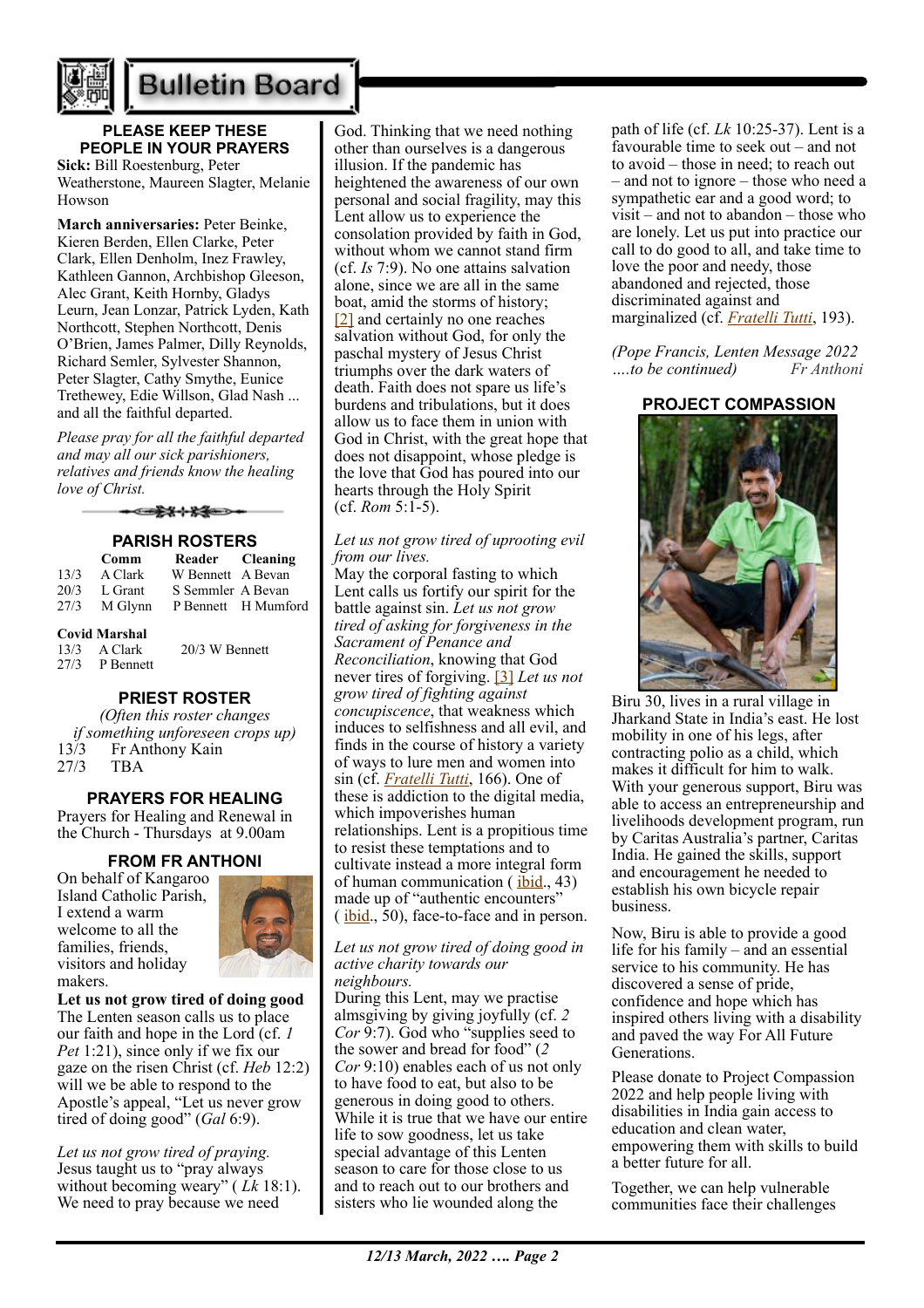today and build a better tomorrow For All Future Generations. You can donate through Project Compassion donation boxes and envelopes available from your Parish, by visiting [lent.caritas.org.au](http://www.caritas.org.au/projectcompassion), or by calling 1800 024 413.

## **UKRAINE CRISIS**

The escalating violence in Ukraine is rapidly becoming a dire humanitarian crisis. Estimates indicate that over 1.3 million people have been forced to flee their homes. Millions more are in urgent need of supplies, medical attention and shelter.

Millions of Ukrainians are now living through air raids and attacks, as the conflict in Ukraine worsens daily:

- Extensive damage to water systems. roads, bridges, hospitals, schools and other vital infrastructure.
- More than 100,000 people displaced within Ukraine in below freezing winter temperatures.
- Critical hospital services have been disrupted due to constant power outages.
- Ongoing hostilities continue to disrupt access to food, clean water, medicine, basic hygiene items and shelter.
- Around 470,000 people in Mariupol, Sartana and Staryi Krym are still without access to water.

It is estimated that 12 million people in Ukraine will need humanitarian assistance, while more than four million displaced Ukrainians will need support in neighbouring countries in the coming months.

Your generous donation today can make a real difference to the lives of people in Ukraine. Go to: [https://www.caritas.org.au/donate/](https://www.caritas.org.au/donate/emergency-appeals/ukraine/) [emergency-appeals/ukraine/](https://www.caritas.org.au/donate/emergency-appeals/ukraine/)



![](_page_2_Picture_12.jpeg)

## **Ron Rolheiser column**

*Ronald Rolheiser, a Roman Catholic priest and member of the Missionary Oblates of Mary Immaculate. He is a communitybuilder, lecturer and writer. His books are popular throughout the English-speaking world and his weekly column is carried by more than sixty newspapers worldwide*

## **BALANCING ACTION AND CONTEMPLATION**

Balance among "being" and "doing" is like looking for the Kingdom, a question of searching for a narrow door that few find.

I know only of two kinds of persons: those with too much to do and those who do not have enough to do. I know no one whom I can look at with genuine envy and say: "He or she has it just right!" Everyone I know, myself included, is either over-pressured or is frustrated because they would like to be doing more. Balance … to have just the right amount of work coupled with the right amount of prayer, to have a healthy combination of pressure and leisure, is a thing rarely seen.

Given this perennial struggle for balance, it can be useful to lay out some general principles which, while not necessarily all that practical, at least help show us where, theoretically, the balance lies. I offer these somewhat apologetically, knowing that, in this area, I can hardly present myself as a paradigm. Nonetheless, for what they are worth, here are some principles for balancing our lives:

• Have enough interiority in life to make for mysticism but have enough family and disruption in life to make for healthy displacement.

### **FLOOD APPEALS**

In recent weeks, heavy rain has submerged some part of New South Wales and Queensland affecting many people and families. You may personally know people who have been affected.

The Appeals available are: 1. The Diocese of Lismore have launched its 2022 Flood Appeal for people who would like to donate in support of Northern NSW. Details can be found here: [Catholic Diocese of](https://www.lismorediocese.org/)  [Lismore \(lismorediocese.org\)](https://www.lismorediocese.org/) 

2. The St Vincent de Paul Society has launched Emergency Flood Appeals for those affected so they can begin to assist with immediate needs. Details of this Appeal can be found here: [Flood](https://www.vinnies.org.au/page/Find_Help/Flood_appeal/)  [appeal - St Vincent de Paul Society -](https://www.vinnies.org.au/page/Find_Help/Flood_appeal/)  [Good Works \(vinnies.org.au\)](https://www.vinnies.org.au/page/Find_Help/Flood_appeal/)

- Have enough interiority in life to make for soul but have enough obligations and involvements to make for a sense of the corporate.
- Have enough solitude in life to make for enjoyment but enough dutiful work to identify you with the poor.
- Have enough withdrawal and selfcare in life to safeguard health, but enough conscription and duty to let you know your life is not your own.
- Have enough of God's agenda to let you know that this world is not ultimate, but enough of the world's agenda to let you know that your task here is to help God shape the earth.
- Be enough at home to realize that your family is primary but be enough in the world to let you know that the world is your ultimate family.
- Have enough involvement in prayer and church groups to be considered pious, but enough concern about politics and justice to be considered radical.

• Be enough Mary to sit, passively, at the feet of Jesus, but enough Martha to not have a privileged escape from the everyday, mundane duties of life.

*You can read, or download, Ron Rolheiser's weekly columns from his website at: www.ronrolheiser.com*

## **LENTEN STUDIES**

The Inter Church Committee are proposing to have Lenten Studies involving all our Churches. We invite you to register and be involved in a group that suits you. The studies will run from until 14th April. The study book "Repairing the Breach", by Anglican Board of Missions, will cost \$10. Forms are available at the back of the Church if you would like attend.

- *• Things that used to hurt my back: jumping off garages, crashing my bike, falling out of a tree, diving in the shallow end, contact sports.*
- *• Things that hurt my back now: sneezing, washing the dishes, brushing my teeth, tying my shoes, rolling over in bed.*